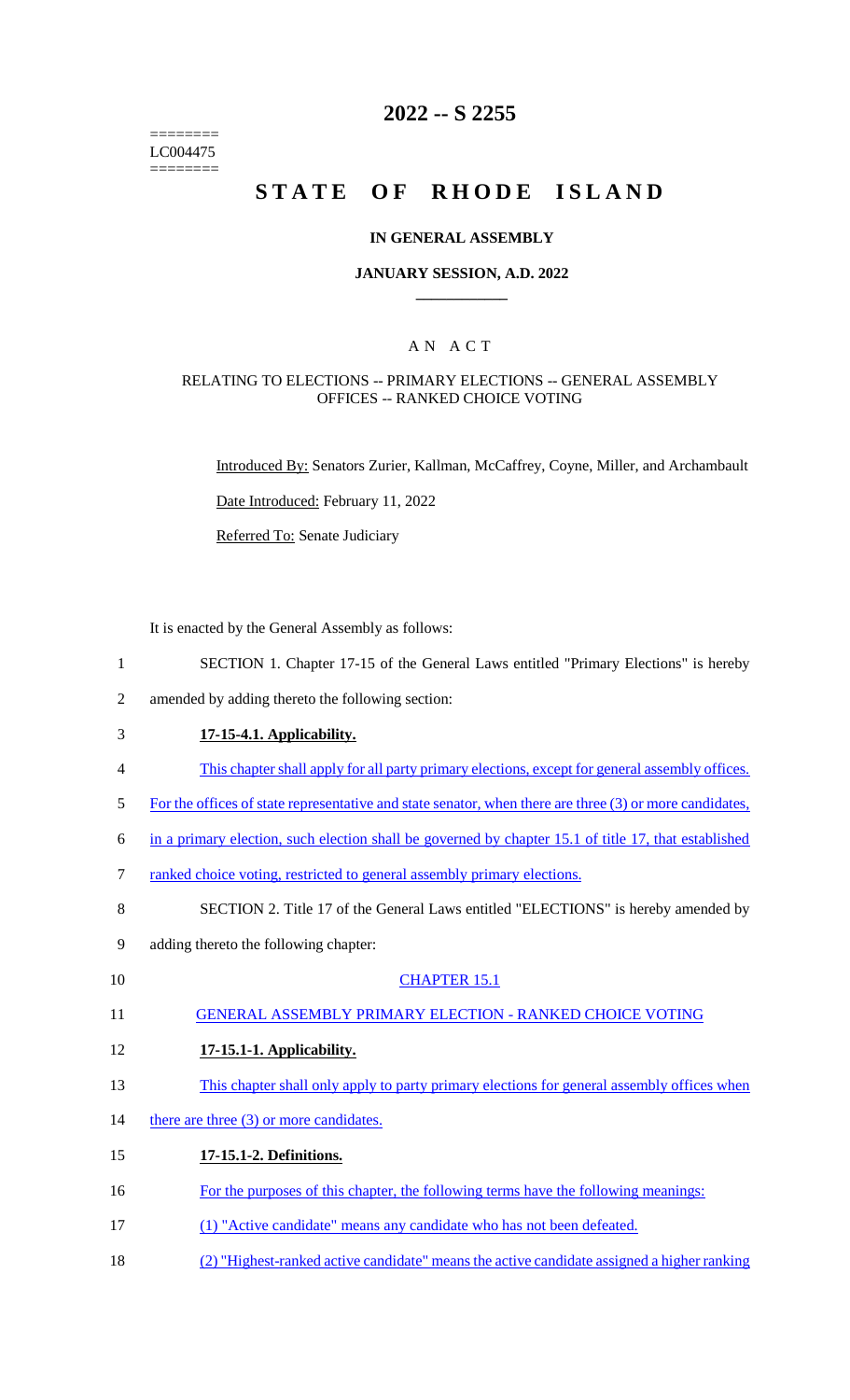- 1 than any other active candidates. (3) "Inactive ballots" means ballots that do not count for any candidate for any of the reasons set forth in this chapter. (4) "Overvote" means an instance in which a voter has ranked more than one candidate at 5 the same ranking. (5) "Ranking" means the number available to be assigned by a voter to a candidate to express the voter's choice for that candidate. The number "1" is the highest ranking, followed by "2" and then "3" and so on. (6) "Round" means an instance of the sequence of voting tabulation beginning with §17- 15.1-4. (7) "Skipped ranking" means a voter has left a ranking unassigned but ranks a candidate at a subsequent ranking. (8) "Undervote" means a ballot that does not contain any candidates at any ranking in a particular contest. **17-15.1-3. Ranked choice voting ballot.**  (a) In any contest conducted by ranked choice voting, the ballot shall allow voters to rank 17 candidates in order of choice. (b) The ballot shall allow voters to rank as many choices as there are candidates, except as 19 provided in this section. In the event that the voting equipment cannot accommodate a number of rankings on the ballot equal to the number of qualified candidates, the board of elections may limit the number of choices a voter may rank on a ballot to the maximum number allowed by the equipment. (c) Instructions on the ballot must conform substantially to the following specifications, 24 subject to usability testing and modification based on ballot design and the voting system: "Vote by indicating your first-choice candidate and ranking additional candidates in order of preference. 26 Indicate your first choice by marking the number "1" beside a candidate's name, your second choice by marking the number "2" beside a different candidate's name, your third choice by marking the number "3" beside another different candidate's name, and so on. Rank as many choices as you 29 wish. Indicating second and later preferences will not count against your first choice. Do not skip 30 numbers, and do not mark the same number beside more than one candidate." **17-15.1-4. Ranked choice voting tabulation.**  (a) Each ballot shall count as one vote for the highest-ranked active candidate on that ballot. Tabulation shall proceed in rounds, with each round proceeding sequentially as follows:
- 34 (1) If a candidate is highest ranked on more than one-half  $(1/2)$  of the active ballots, then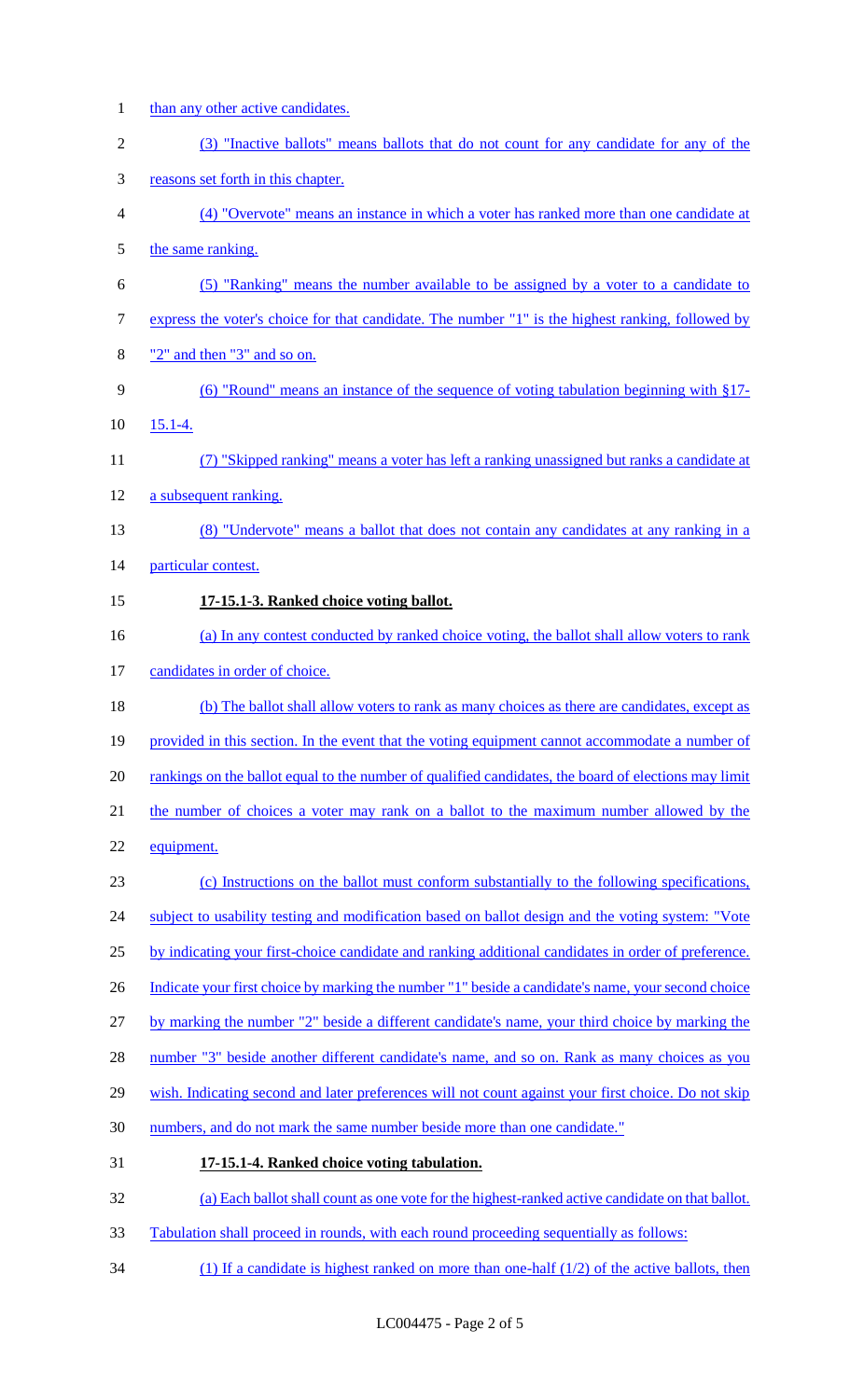- that candidate is elected and the tabulation is complete.
- (2) If two (2) or fewer active candidates remain, the candidate with the greatest number of
- votes is elected and tabulation is complete.
- (3) If more than two (2) active candidates remain, the active candidate with the fewest votes
- is defeated, votes for the defeated candidate are transferred to each ballot's next-ranked active
- candidate, and a new round begins.
- 7 (b) Inactive ballots and undervotes.
- (1) In any round of tabulation in a contest conducted by ranked choice voting, an inactive
- ballot does not count for any candidate. A ballot is inactive if any of the following is true:
- (i) It does not contain any active candidates and is not an undervote.
- 11 (ii) It has reached an overvote.
- 12 (iii) It has reached two (2) consecutive skipped rankings.
- (2) An undervote does not count as an active or inactive ballot in any round of tabulation.
- 14 (3) A candidate ranked more than once on a ballot can only have the highest ranking
- counted. If the candidate is defeated, all lower rankings of that candidate on the ballot will be
- 16 skipped over and the vote transferred to the next-ranked active candidate. Giving a candidate more
- 17 than one ranking will not, by itself, cause a ballot to be inactive.
- 18 (c) Ties.
- 19 If two (2) or more candidates are tied with the fewest votes, and tabulation cannot continue
- 20 until the candidate with the fewest votes is defeated, then the candidate to be defeated shall be
- determined by lot. Election officials may resolve prospective ties between candidates prior to
- tabulation after all votes are cast.
- **17-15.1-5. Results reporting.**
- (a) In addition to any other information required by law to be reported with final results,
- 25 the board of elections shall report the total number of ballots that became inactive in each round
- 26 due to any of the following reasons:
- (1) Because they did not contain any active candidates; or
- (2) Had reached an overvote, or reached two (2) consecutive skipped rankings as separate
- totals.
- (b) If feasible, the board of elections shall also publish final results data by precinct.
- **17-15.1-6. Rulemaking authority.**
- The state board of elections shall promulgate rules, regulations, and procedures necessary
- to implement this chapter.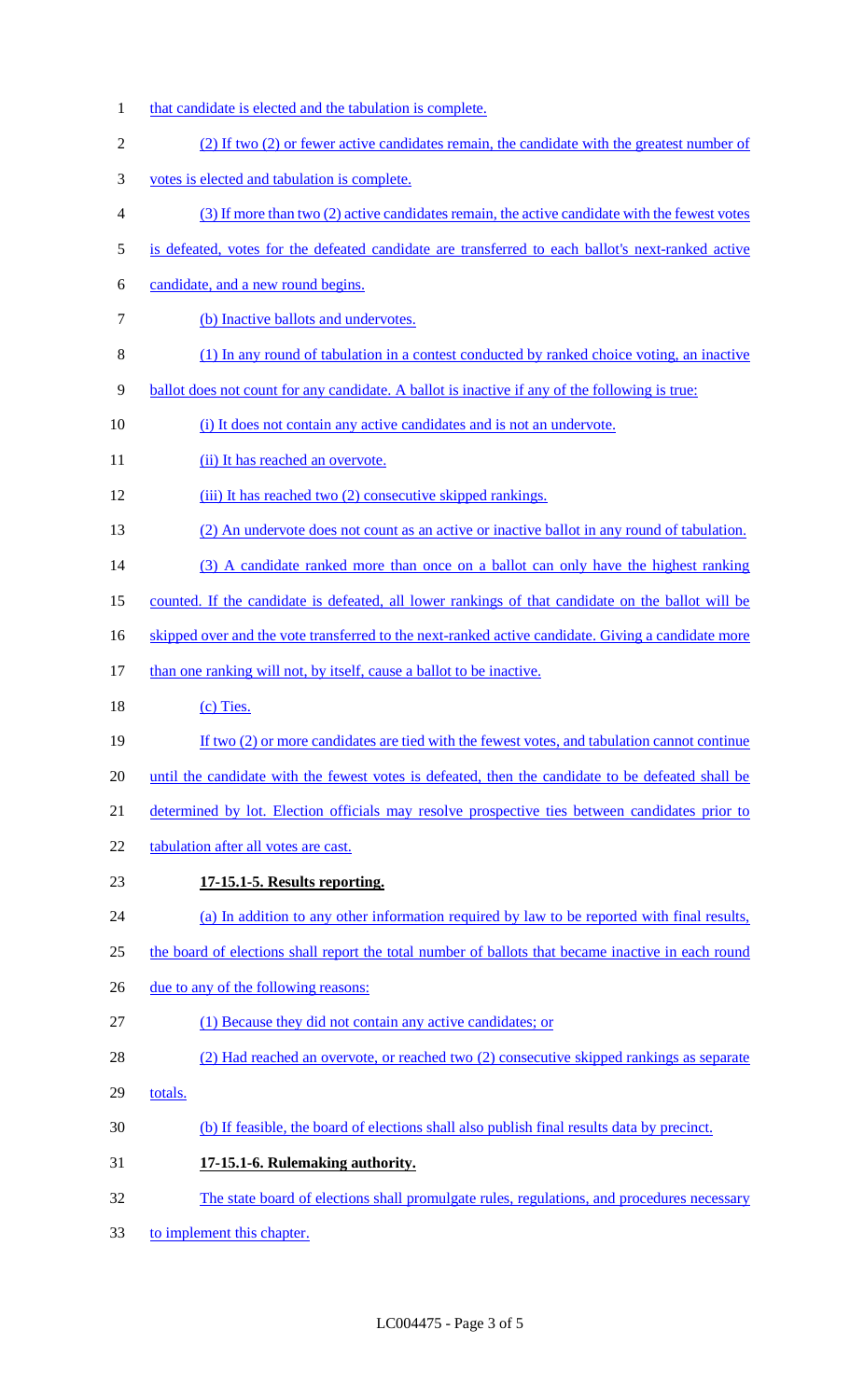1 SECTION 3. This act shall take effect on January 1, 2023.

#### $=$ LC004475 ========